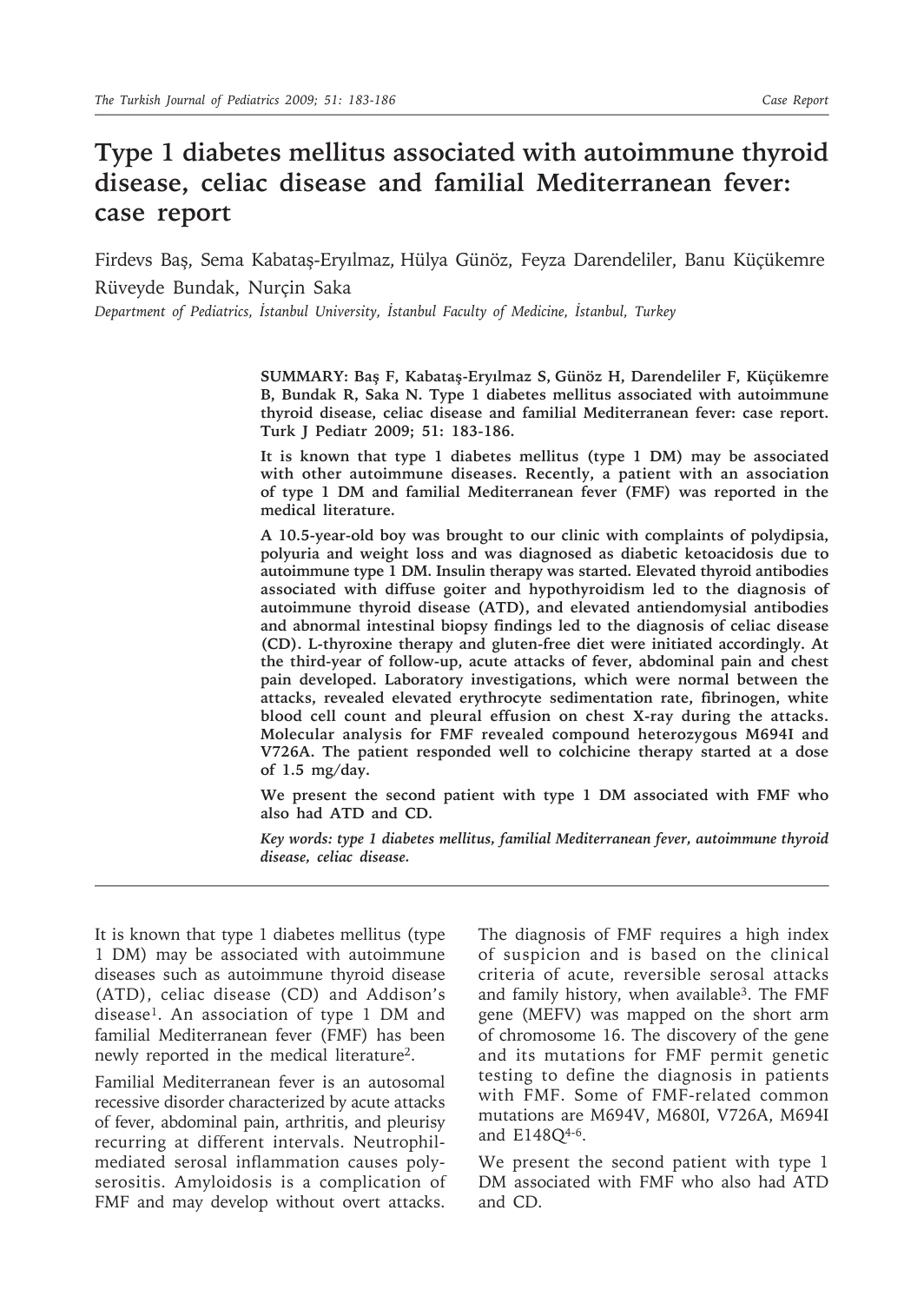## **Case Report**

A 16.7-year-old male patient was being followed from the Pediatric Endocrinology Outpatient Clinic with the diagnosis of type 1 DM. He was born at term by normal vaginal delivery (birth weight 3500 g) from a healthy mother as the second child of the family. There was no consanguinity between the parents. He had first been admitted to the hospital, at the age of 10.5 years, with the complaints of polyuria, polydipsia, decreased appetite, weight loss for a few weeks, and nervousness and difficult breathing for three days. His physical examination revealed a conscious child with acidotic respiration, body weight of 35 kg (-0.12 SDS) and height of 132 cm (-1.4 SDS). Target height was 170.5 cm (-0.47 SDS). Blood glucose level was 25 mmol/L (450 mg/dl). Blood gas analysis showed a pH of 6.7 and  $HCO<sub>3</sub>$  2.8 mmol/L. The diagnosis of diabetic ketoacidosis was made, and after appropriate fluid-electrolyte and insulin therapy, multiple dose (4 times daily) insulin injection treatment (0.35 U/kg/day) was started. The laboratory findings regarding autoimmune markers are seen in Table I. Human leukocyte antigens (HLA) typing was DRB1\*0301, DQA1\*0501, DQB1\*02, DRB1\*1502, DQA1\*0121, DQB1\*0601.

On admission, the patient also had a remarkable, grade 2b thyromegaly on physical examination. Thyroid ultrasonography revealed enlarged thyroid gland, hypoechogenicity and no increase in vascularization. As shown in Table I, diagnosis of ATD (Hashimoto thyroiditis) was established, and L-thyroxine replacement treatment was started at a dose of  $100 \mu g/m^2/day$ .

The patient was under good metabolic control for DM. Investigations were performed regularly to screen for the development of associated illnesses and diabetes-related complications.

The following year, anti-gliadin and antiendomysial antibodies were checked because of poor increase in height (3.6 cm/year) and weight and a decrease in insulin requirement. There was no complaint of diarrhea. As anti-gliadin and anti-endomysial IgA antibodies were found positive  $(+3)$  in the serum, small bowel biopsy was performed, which revealed villous atrophy. Thus, gluten sensitive enteropathy diagnosis was made at 11 years of age and gluten-free diet was started. Subsequently, his growth rate (6 cm/year) and also insulin requirement increased (0.9 U/kg/day). Meanwhile,  $HbA_1C$ level was in the upper normal range (7.5%).

The patient was followed regularly, and from 13.9 years of age, complained of a sharp back pain, penetrating to his chest while breathing. The prominent complaint was chest pain together with abdominal pain, nausea, fever, loss of appetite, and fatigue associated with the pain, lasting 1-2 days every 2-3 months. His complaints had been occurring more frequently over the last two years. He was hospitalized for further evaluation during an attack. His weight was 41.5 kg (-0.9 SDS) and height was 149 cm (-1.5 SDS) at the age of 14. He was pubertal with testes 8 ml/8 ml. Laboratory investigations, which were normal between the attacks, revealed elevated erythrocyte sedimentation rate (65 mm/hour), fibrinogen (460 mg/dl) (normal ranges: 200-400), and white blood cell (16,000/mm<sup>3</sup>) and minimal

|                                                        | Results<br>SI unit | Normal ranges<br>Metric | SI unit       | Metric        |
|--------------------------------------------------------|--------------------|-------------------------|---------------|---------------|
|                                                        |                    |                         |               |               |
| C-peptide nmol/L (ng/ml) (blood glucose: 25 mmol/L)    | 0.16               | (0.5)                   | $0.39 - 1.12$ | $(1.2 - 3.4)$ |
| $HbA_1C$ %                                             | 12.5               | $4.5 - 6.5$             |               |               |
| Islet cell antibody (ICA)                              | <b>IDF</b>         | 87                      | ${<}20$       |               |
| Anti-insulin antibody (AIA) %                          | 15.9               | $5-10$                  |               |               |
| Anti-thyroglobulin antibody (Anti-Tg) U/ml             | 157.6              | <60                     |               |               |
| Anti-thyroid peroxidase (Anti-TPO) U/ml                | 300                | <60                     |               |               |
| Thyroxine $(T4)$ nmol/L $(\mu g/dl)$                   | 72                 | (5.6)                   | 57.9-160.9    | $(4.5-12.5)$  |
| Free T4 $(ng/dl)$                                      | 5                  | (0.39)                  | 11.4-23.1     | $(0.89-1.8)$  |
| Thyroid stimulating hormone (TSH) $mU/L$ ( $\mu$ U/ml) | 100                | (100)                   | $0.27 - 4.2$  | $(0.27-4.2)$  |
| Tri-iodothyronine (T3) pmol/L (ng/dl)                  | 768                | (50)                    | 1382.4-3640.3 | $(90-237)$    |
| Cortisol $nmol/L$ ( $\mu g/dl$ )                       | 303.4              | (11)                    | 137.9-689.6   | $(5-25)$      |

**Table I.** Some laboratory findings of the patient at presentation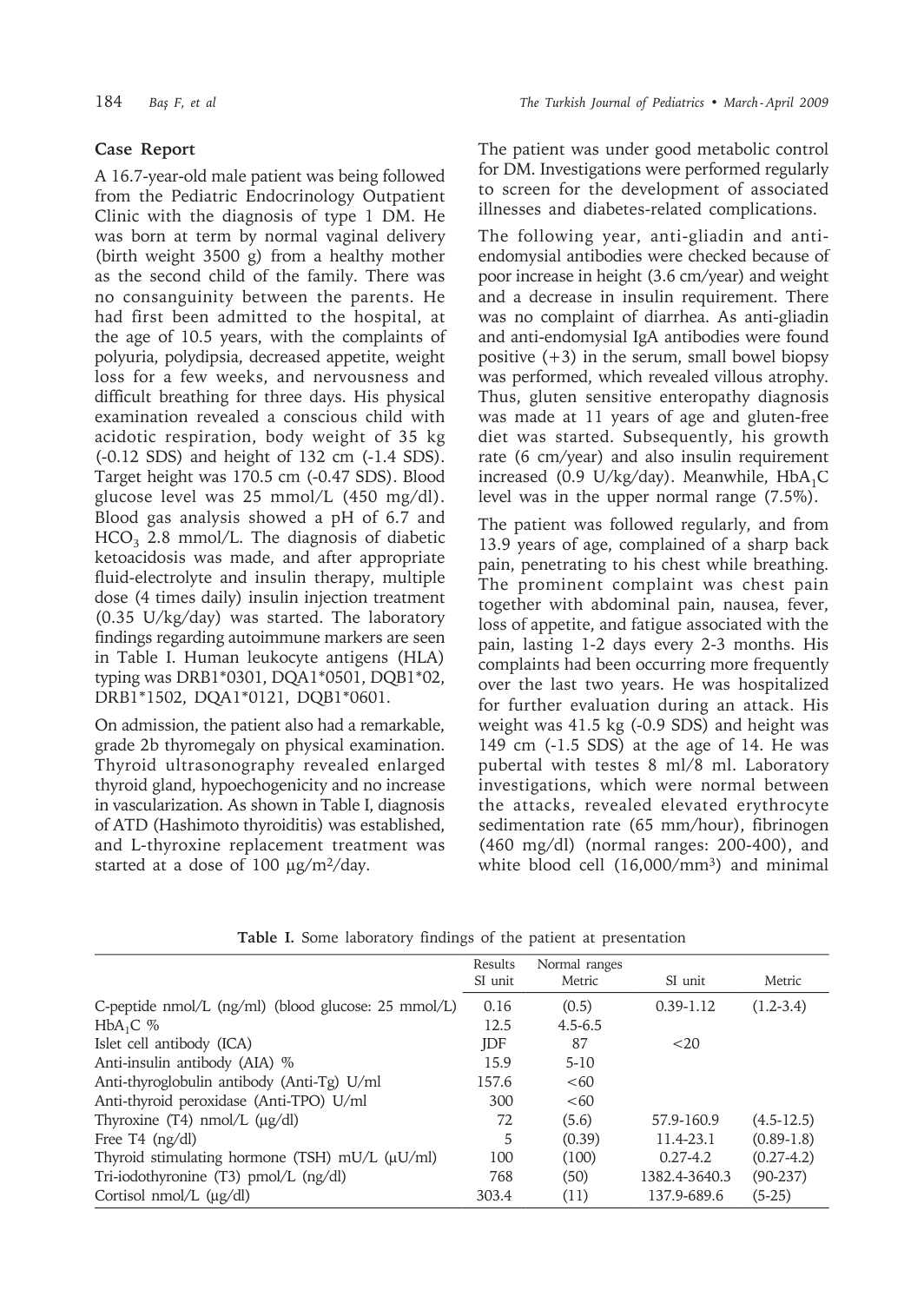pleural effusion on chest X-ray during the attack. Autoantibodies for other autoimmune diseases and connective tissue diseases were found to be negative. These findings were suggestive of FMF. Molecular analysis for FMF performed in genomic DNA extracted from the peripheral blood using polymerase chain reaction (PCR) method revealed two different point mutations: compound heterozygous M694I and V726A (Bilkent University, BilGen Laboratory, Ankara, Turkey). There was no proteinuria and daily protein excretion was 10.5 mg.

The patient responded well to colchicine therapy started at a dose of 1.5 mg/day. The pain resolved after a short time.

On his recent examination at 16.5 years of age, his weight was 66 kg (0.1 SDS) and height 171 cm (-0.4 SDS) (target height: 170.5 cm). His puberty was completed. Daily insulin requirement was 1.4 U/kg/day. Recent  $HbA_1C$  level was 6.3%, thyroid hormone levels were in normal ranges, anti-thyroglobulin (Tg) was negative and anti-thyroid peroxidase (TPO) was 241.1 IU/ml. He remained on L-thyroxine therapy (125 µg/day) and colchicine without any side effects. Although there was no proteinuria, rectal biopsy was performed to check for the presence of amyloidosis at 16.6 years of age, and none was demonstrated.

## **Discussion**

Patients with type 1 DM have an increased risk of developing other autoimmune diseases. The most common associated autoimmune disease is ATD (Hashimoto's disease), which is reported as 7-38% among type 1 DM compared to ATD prevalence in the general population of 1-7%7-9. There are many studies regarding an increased association of type 1 DM and CD (10,11). CD has been reported to vary from 1.7% to 8.5% among patients with type 1 DM, which is 20 times higher than that in the general population $10$ .

In our patient, the association of type 1 DM, ATD and CD is an expected finding. However, the coexistence of FMF is a very rare finding, and this is only the second such patient in the literature. FMF is an autosomal recessive inflammatory disorder characterized by acute attacks of fever, abdominal pain, arthritis and pleurisy recurring at different intervals, associated with an increase in acute phase reactants. FMF is very frequent among the Jewish, Turkish, Armenian and Arab populations. The carrier frequency is as high as 1/3 to 1/5 among these populations. Neutrophil-mediated serosal inflammation causes polyserositis<sup>3</sup>. The diagnosis of FMF requires a high index of suspicion and is based on the clinical criteria of acute, reversible serosal attacks and family history, when available. The disease is caused by mutations in the MEFV gene located on chromosome 16. The gene codes for a protein named "pyrin" or "marenostrin"4-6. Centola et al.12 showed MEFV was a downstream element in cytokine-induced regulatory cascade. The pyrin is a 781-aminoacid protein that is expressed in neutrophils, monocytes, and eosinophils and in fibroblasts of the skin, synovium, and peritoneum. It is an inhibitor of the inflammatory response; the mutated pyrin gene causes a decreased inhibitory function and an excess of inflammatory attacks4,12. Pyrin may also play a modulatory role in apoptosis signaling. It was found to retard the apoptotic speck protein (ASC)-induced apoptosis in neutrophils. It will be important to determine the effects of mutant forms of pyrin on ASCinduced cell death $13$ . The discovery of the gene and its mutations permit genetic testing to define the diagnosis for FMF3-6,14. MEFV mutations can be shown in only 20-50% of patients. There are at least 26 mutations in the MEFV gene associated with FMF3. Some of the disease-related common mutations are M694V, M680I, V726A, M694I and E148Q3. Our case is compound heterozygous M694I and V726A. The most common mutation in Turkey is M694V (41%), and this mutation is associated with a severe phenotype of the disease<sup>15</sup>. The most important complication of FMF is secondary amyloidosis, and it may develop without overt attacks. The most common site of deposition of amyloid in FMF is the kidney. Amyloid may also be deposited in other organs. The risk of amyloidosis is almost zero in patients with FMF who take colchicine therapy. Renal amyloidosis can cause nephrotic syndrome and renal failure in FMF3,16. In most patients with amyloidosis, the thyroid gland may be asymptomatically involved, but hypothyroidism is not a common finding17. Amyloidosis may also cause secondary diabetes mellitus<sup>18</sup>. In our patient, the thyroid disease and DM were caused by the autoimmune mechanisms.